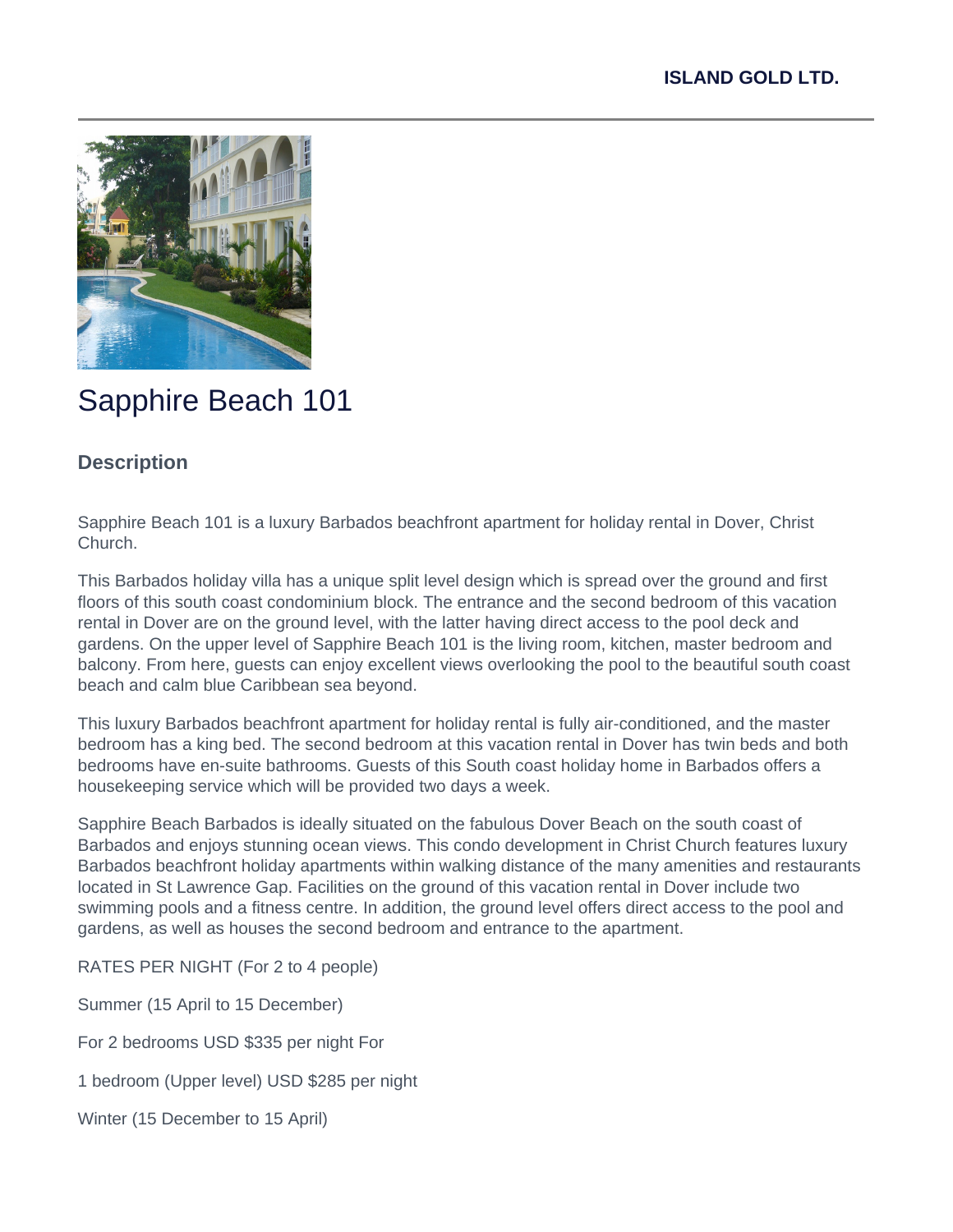For 2 bedrooms USD \$435 per night \*December 20-January 10 US\$535 per night

For 1 bedrooms (Upper level) USD \$360 per night

PLEASE NOTE:

CHILDREN ARE WELCOMED

Please note this villa is NON-SMOKING. The rate includes maid service twice per week. Airport Transfers available on request. Arrangements for car hire available on request. Supplies: All linens and towels are provided. For your added convenience toilet tissue, hand soap, dish washing liquid, laundry detergents and cleaning products are supplied during your stay. Pre-grocery shopping is available on request. Tour/activities booking services available. The communal pool is equipped with several loungers & umbrellas.

#### PAYMENT TERMS:

There is a 25% deposit due on booking. Balance of payment is due 30 to 60 days prior to arrival. Payment can be made with Visa or MasterCard, wire transfer or US International Postal Order.

ALL RATES SUBJECT TO 10% SHARED ECONOMY I FVY.

#### **PROPERTY TYPE**

Holiday Rental

#### **PROPERTY STATUS**

For Rent

#### **PROPERTY FEATURE**

- 24 hour security
- Air Conditioning
- Automatic gate at entry
- Balcony
- Breezy
- Cable TV
- Ceiling fans
- Close to Amenities
- Communal Pool
- Dryer
- En Suite Bedrooms
- En Suite Master
- Fully Equipped Kitchen
- Gated Community
- Granite Kitchen Countertops
- Internet